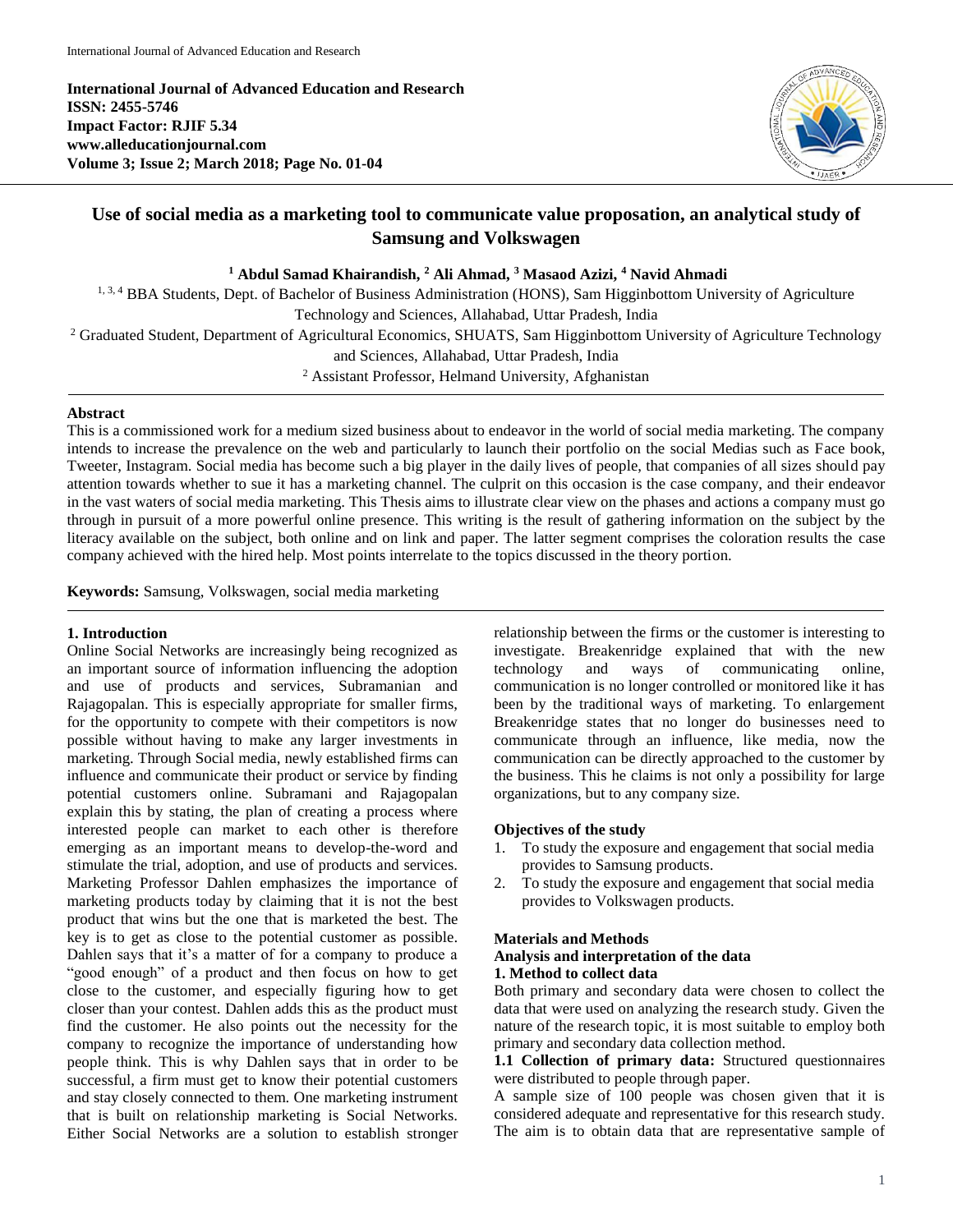Samsung & Volkswagen users.

**1.2 Collection of secondary data:** Secondary data consist of data retrieved from articles, journals, literatures in addition to books or retrieve from Google books and Google Scholar.

2. **Sampling Procedure**

| These materials would facilitate this research study. In        |  |  |  |
|-----------------------------------------------------------------|--|--|--|
| addition they would be critically interpreted with caution in   |  |  |  |
| order to avoid creating a false impression with the originators |  |  |  |
| observation or vie                                              |  |  |  |

| ., | <b>Sampling technique</b> | Non probability sampling: A non-bribability sampling technique is that which each<br>element in the population does not have an equal chance of getting selected. |
|----|---------------------------|-------------------------------------------------------------------------------------------------------------------------------------------------------------------|
|    | Sampling unit             | People who use Samsung and Volkswagen products.                                                                                                                   |
|    | Sampling size             | 100 respondents (age ranging between 15 to 65 years.)                                                                                                             |
| 4. | Method                    | Direct interview through questionnaire.                                                                                                                           |
|    | Data analysis method      | bar diagrams, pie chart                                                                                                                                           |
| 6. | Area of research          | Allahabad                                                                                                                                                         |

# **Results and Discussions Analysis and interpretation of the data base on Samsung products**

# **1. Preferred Brand**

**Table 1:** Various brands which are preferred by people

| <b>Different brands</b> | No. of. respondents | <b>Percentage</b> |
|-------------------------|---------------------|-------------------|
| Samsung                 | 38                  | 38                |
| Apple                   |                     | 17                |
| <b>HTC</b>              | 20                  | 20                |
| Huawei                  |                     |                   |
| Other                   | 20                  | 20                |
| Total                   | 100                 |                   |



**Fig 1:** Analysis of Preferred Brand

# **Interpretation**

The most Preferred brand presently is Samsung 38%, Apple by 17%, HTC by 20%, Huawei by 5% and the rest of percentages are belong to other branded.

## **2. Purchasing Factors for Samsung Mobile Phones**

The various factors such as quality, price easy available etc. is influencing lot and influences positively. The following data reveals how various factors are influencing to buying of Samsung mobile phone.

| .,<br>۰.<br>v<br>×<br>. .<br>۰. |  |
|---------------------------------|--|
|---------------------------------|--|

| <b>Factors</b>    | <b>No. of Respondents</b> | Percentage |
|-------------------|---------------------------|------------|
| Quality           | 45                        |            |
| Service           | 25                        | 25         |
| Price             | 16                        |            |
| Easy availability | 12                        |            |
| Other             |                           |            |
| Total             |                           |            |



**Fir 2:** Analysis of Factor to Buy Samsung

45% of respondents buying Samsung products for its good quality, 25% of respondents use for its service, 16% of its price consideration, 12% of its easy availability and 2% belong to other factors.

## **3. Purchasing Place**

Purchase place is also important to know where users choose their purchase point. This helps to marketer to design various promotion and distribution programs. The data is collected to know the various purchase place and availability.

| <b>Easily Available</b> | <b>No. of Respondents</b> | Percentage |
|-------------------------|---------------------------|------------|
| Yes                     | 96                        | 96         |
| No                      |                           |            |
| Total                   | 100                       | 100        |

**Table 3**



**Fig 3:** Analysis of Availablity of Samsung Products from the Dealers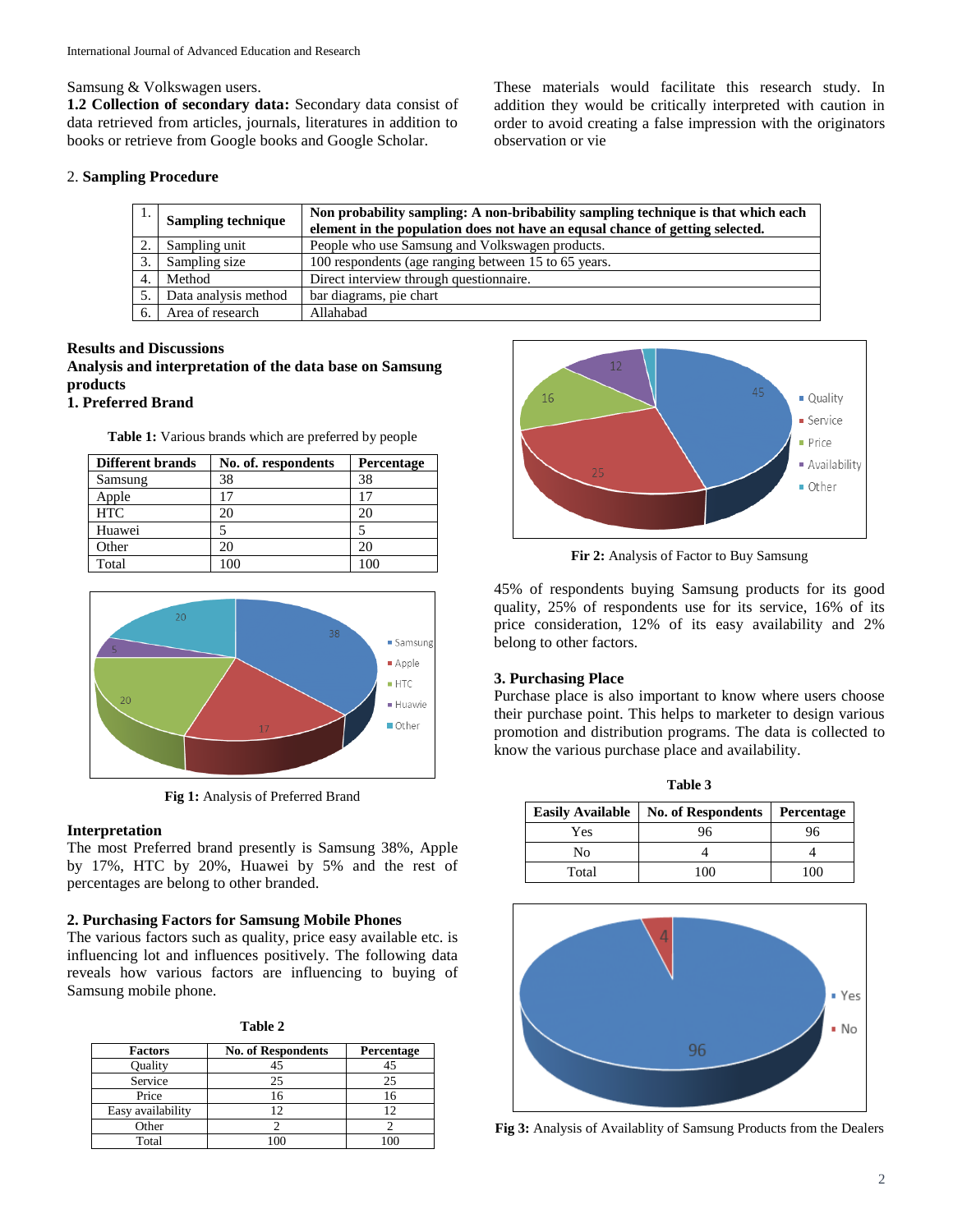#### **Interpretation**

96% of the respondents said that they are agreeing with easy availability of Samsung products, and 4% of respondents disagree with the easy availability of Samsung products.

1. What is the range you are willing to pay for Samsung Smartphone?

The information bellow shows that how much people are willing to pay for a Smartphone.

| 'able |  |
|-------|--|
|-------|--|

| Range              | <b>No. of Respondents</b> | Percentage |
|--------------------|---------------------------|------------|
| 3,000-5,000        | 15                        |            |
| 5,000-8,000        | 29                        | 29         |
| 8,000-15,000       | 37                        |            |
| More than $15,000$ |                           | 19         |
| Total              |                           |            |



**Fig 4:** The range which people are willing to pay for a smartphone

### **Interpretation**

According to this survey 15% of the respondents are willing to pay 3,000 to 5,000 for a Smartphone, 29% of the respondents are willing to pay 5,000 to 8,000 for a Smartphone, 37% of the respondents said that they willing to pay 8,000 to 15,000 for a Smartphone, and 19% of the respondents pay more than 15,000 for a Smartphone.

# **2. Analysis and interpretation of the data base on Volkswagen products**

# **Value for the Money**

Consumers always think while paying price to the products such as how much they are paying toward products and how much they are getting. This data is gathered to know what value they are receiving from the Volkswagen products

| <b>Response</b> | <b>No. of Respondents</b> | Percentage |
|-----------------|---------------------------|------------|
| Yes             | 96                        |            |
| no              |                           |            |
| Total           |                           |            |



**Fig 5:** Value of Money

### **Interpretation**

96% of the respondents feel that they get the value for money they paid. Only 4% of the respondents feel that they are not getting the value for money what they paid.

From the above table we can conclude that majority of the respondents are agreed that they are getting the value for money they paid.

| Table 6: Percentage of Various Car Companies |  |  |  |  |  |  |
|----------------------------------------------|--|--|--|--|--|--|
|----------------------------------------------|--|--|--|--|--|--|

| <b>Brand</b> | No. of respondents | <b>Percentage</b> |
|--------------|--------------------|-------------------|
| Maruti       | 39                 | ٩q                |
| Hyundai      | 4                  |                   |
| Honda        | 1٢                 | 15                |
| Tata         | 12                 | ר ו               |
| Toyota       |                    |                   |
| Others       | ി                  |                   |



**Fig 6:** Various car companies

### **Interpretation**

From this analysis it came to know that 39% of the domestic car market is owned by Maruti and then followed by Honda 15%, Hyundai 14% Tata 12%, Toyota 8%, and others 12%.

**Table 7:** Price Wise Distribution of Car

| Range of cars | No. of respondents | Percentage |
|---------------|--------------------|------------|
| 3-7 Lacks     | 48                 | 48         |
| 7-12 Lacks    | 38                 | 38         |
| $12-20$ Lacks |                    |            |
| $20-30$ Lacks |                    |            |
| $30+$ Lacks   |                    |            |



**Fig 7:** Range wise distribution of car

## **Interpretation**

From this analysis it came to know that the cars with range 3- 7 lacks holds 48% of the market while the cars with range 7